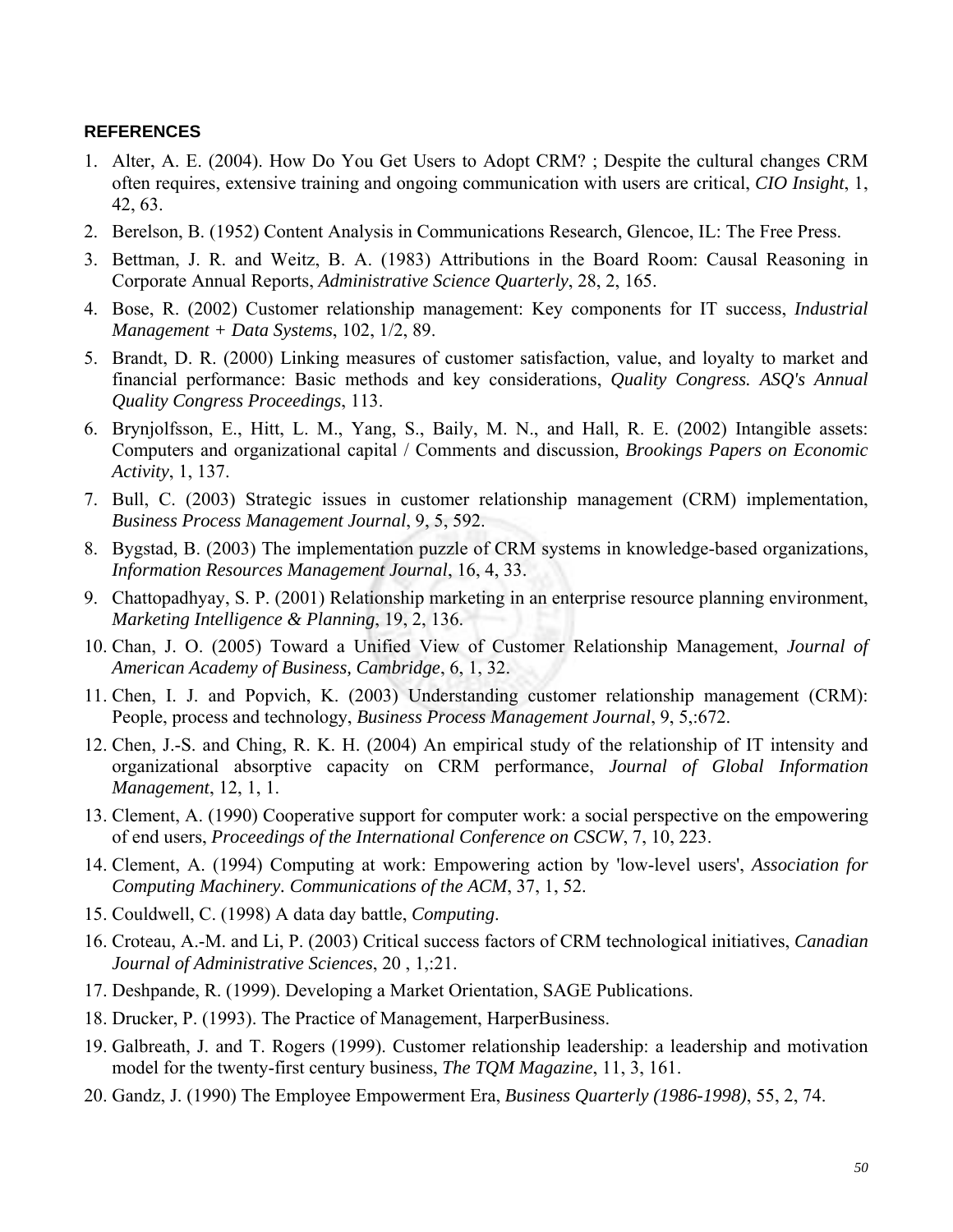- 21. Gefen, D. and Ridings, C. M. (2002) Implementation team responsiveness and user evaluation of customer relationship management: A quasi-experimental design study of social exchange theory, *Journal of Management Information Systems*, 19, 1, 47.
- 22. Gurau, C., Ranchhod, A., and Hackney, R. (2003) Customer-Centric Strategic Planning: Integrating CRM in Online Business Systems, *Information Technology and Management*, 4, 2-3, 199.
- 23. Hansotia, B. (2002) Gearing up for CRM: Antecedents to successful implementation, *Journal of Database Management*, 10, 2, 121.
- 24. Herrenkohl, R. C., Judson, G. T., and Heffner, J. A. (1999) Defining and measuring employee empowerment, *The Journal of Applied Behavioral Science*, 35, 3,:373.
- 25. Hoffman, G. M. (1994) The Technology Payoff: How to Profit with Empowered Workers in the Information Age, *Irwin, Burr Ridge, IL*.
- 26. Homburg, C. and Pflesser, C. (2000) A multiple-layer model of market-oriented organizational culture: Measurement issues and performance outcomes, *JMR, Journal of Marketing Research*, 37, 4,:449.
- 27. Ittner, C. D. and Larcker, D. F. (1998) Are nonfinancial measures leading indicators of financial performance? An analysis of customer satisfaction, *Journal of Accounting Research*, 36, 1.
- 28. Jarrar, Y. F. and Zairi, M. (2002) Employee empowerment a UK survey of trends and best practices, *Managerial Auditing Journal*, 17, 5, 266.
- 29. Kaplan, R. S. and Norton, D. P. (2004) Strategy Maps: Converting Intangible Assets into Tangible Outcomes, Harvard Business School Publishing Corporation.
- 30. Karimi, J., Somers, T. M., and Gupta, Y. P. (2001) Impact of information technology management practices on customer service, *Journal of Management Information Systems*, 17, 4, 125.
- 31. Kenyon, J. and Vakola, M. (2003) Customer relationship management: A viable strategy for the retail industry? *International Journal of Organization Theory and Behavior*, 6, 3, 329.
- 32. Kohli, A. K., Jaworski, B. J., and Kumar, A. (1993) MARKOR: A measure of market orientation, *JMR, Journal of Marketing Research*, 30, 4, 467.
- 33. Kotabe, M. and Swan, K. S. (1995) The role of strategic alliances in high-technology new product development, *Strategic Management Journal*, 16, 8, 621.
- 34. Kotorov, R. (2003) Customer relationship management: Strategic lessons and future directions, *Business Process Management Journal*, 9, 5, 566.
- 35. Kuei, C.-H., Madu, C. N., and Lin, C. (2001) The relationship between supply chain quality management practices and organizational performance, *The International Journal of Quality & Reliability Management*, 18, 8/9, 864.
- 36. Kuo, C. J. and Lu, S. L. (2005) Taiwan's financial holding companies: an empirical investigation based on Markov regime-switching model, *Applied Economics*, 37, 5, 593
- 37. Lashley, C. (1995) Towards an understanding of employee empowerment in hospital, *International Journal of Contemporary Hospitality Management*, 7, 1, 27.
- 38. Malone, T. W. (1997) Is Empowerment Just a Fad? Control, Decision Making, and IT, *Sloan Management Review*, 38, 2, 23.